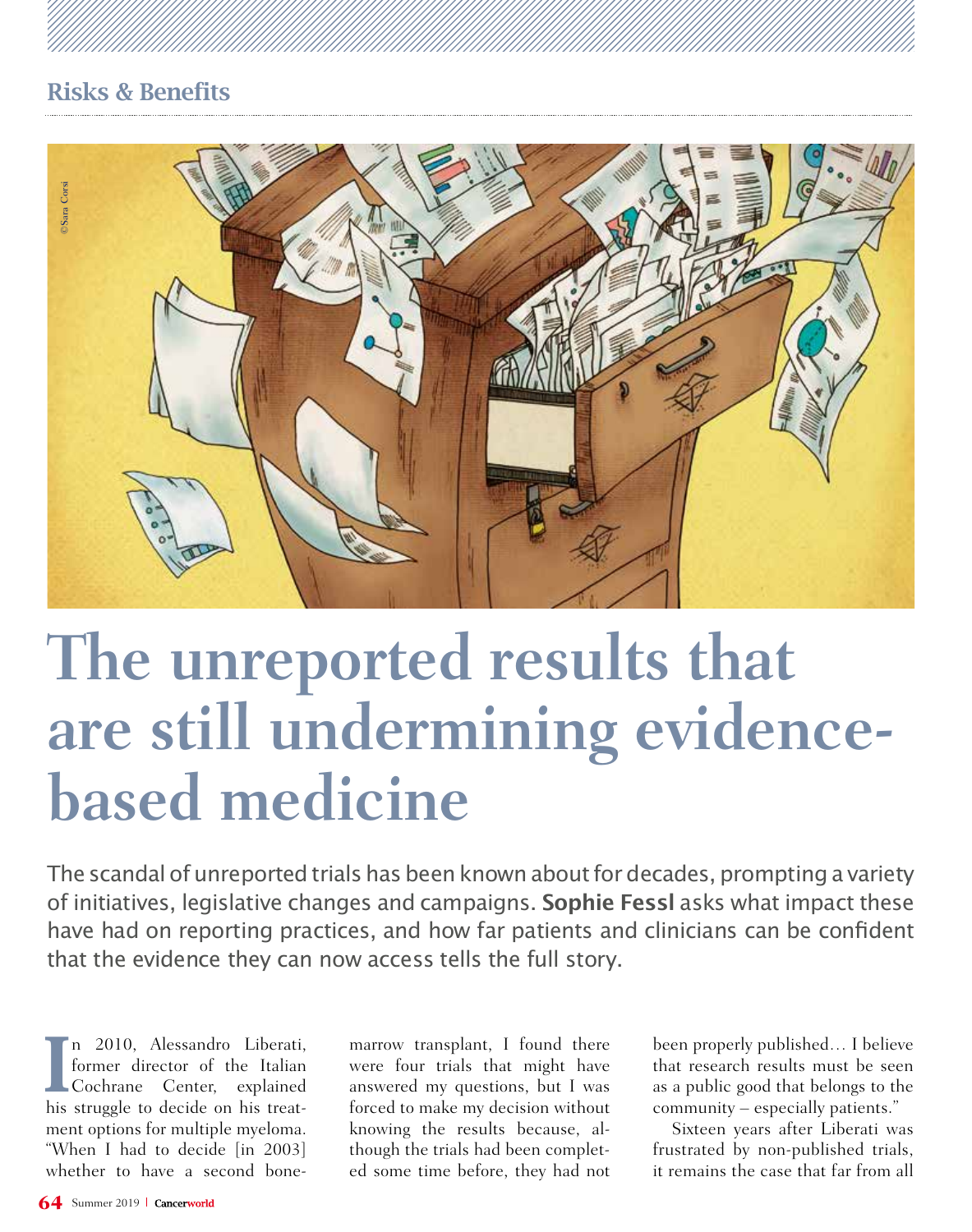studies make their results public after completion. Slightly less than half of all clinical trials conducted in Europe posted summary results on the European Clinical Trials Register, according to an analysis published in the *BMJ* in 2018 (*BMJ*  362:k3218). And while commercial trials have a publication rate of 68.1%, with just 11% the rate is much worse for non-commercial trials (*ibid*).

#### The problem with secrets in medicine

Non-publication affects everyone, says Till Bruckner, founder of UK-based transparency advocacy organisation TranspariMed. "On the one hand it makes it really hard to assess whether treatments are safe and effective. On the other hand, a huge amount of research is going to waste. The same trials might be duplicated several times, with patients volunteering hundreds of hours of their time to participate in clinical trials.

"And patients also do this because they want to help scientists find new treatments. When results are not published, it's just a betrayal of patient rights."

An unpublished trial doesn't just let the invested funds go to waste, but may lead to a duplication of essentially the same trial and the same cost.

#### How much evidence remains hidden?

This 'filing drawer problem' cuts to the heart of evidence-based medicine. Or, to paraphrase Bruckner's first point, how evidence-

based is evidence-based medicine, if we don't have all the evidence? Withholding of results, or a selective publication of positive results, has affected both clinical decisionmaking and health technology assessment.

"The results of unpublished studies are, tendentially, not as positive as the results of published studies"

IQWiG, the German Institute for Quality and Efficiency in Health Care, wasn't able to draw a conclusion about the harm or benefit of stem cell transplantations for the treatment of multiple myeloma, as 10 years after their completion, the results of three large trials had not been published, says IQWiG's director Jürgen Windeler.

"We get a distorted view of reality. For one trial, which was conducted in Germany with public money and is essentially finished, we cannot get access to the results." But the situation can be handled differently – an Australian research group provided individual patient data to IQWiG, and with additional analyses, IQWiG arrived at a positive conclusion in the assessment of an added benefit.

Jörg Meerpohl, a paediatric oncologist and director of the Institute for Evidence in Medicine, at the University of Freiburg, Germany, points to several known sources of evidence distortions.

"We know that a substantial

proportion of trial results is not reported. We also know that the results of unpublished studies are, tendentially, not as positive as the results of published studies. Therefore, there can be situations – and they are known to have occurred in the past years – in which systematic reviews of published studies came to a different result, and therefore indicated a different conclusion, than when, at a later time point, the results of all studies that had actually been carried out were looked at."

These examples included the positive assessment of oseltamivir, which led to several billion dollars being spent on Tamiflu, with questionable effectiveness.

### A question of ethics

Apart from the scientific dimension, the problem of non-publication has an ethical dimension, as Roger Wilson, honorary president of Sarcoma Patients Euronet, points out. "You have to ask, why do patients enter trials? One reason, of course, is because they are looking for a treatment which is better than the standard of care that exists at the moment. And the second reason is altruistic: they want to help other patients, they want to improve the standard of care, for the benefit of everyone."

Wilson argues that a moral contract is established when a patient enters a trial. "When you give a patient the option of entering a trial, you, the clinician making that offer, are taking on the moral responsibility for addressing that altruistic ambition of the patient. And that altruism is only going to be met if the trial is published."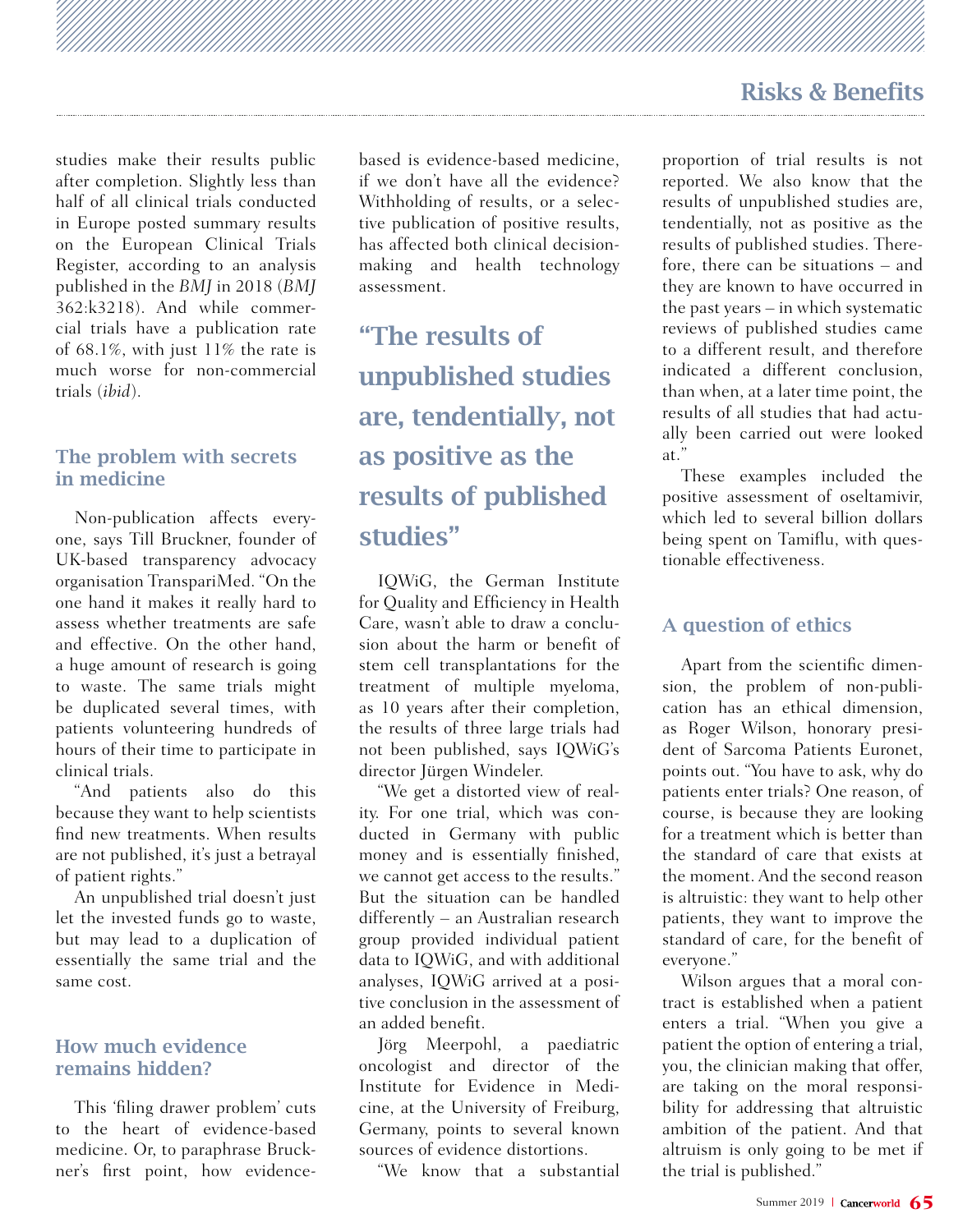## **Shining a light on dark data** 1 **Corporation** (2) (3) **FDAAA rialsTracker** Who's sharing their clinical trial results? \$3,050,085,867 2106 out of 3212 65.6% \$0 The corresponding to the corresponding to the corresponding to the corresponding to the corresponding to the corresponding to the corresponding to the corresponding to the corresponding to the corresponding to the correspo tox it best and other issues a free in the control and ection

The FDAAA tracker site publishes details of trials registered on the US ClinicalTrials.gov website that fail to report their results on time. This screenshot, taken on 16 May 2019, shows that on 14 May 2019, the time of the latest update, 65.6% of trials had reported by their due date. It also shows the total amount the US regulators, the FDA, could have fined sponsors who are late in reporting (more than \$3 billion dollars) and how much the FDA has actually imposed in fines (\$0). The site was built by the Evidence-Based Medicine DataLab at the University of Oxford, and is run as part of the AllTrials campaign.

Source: https://fdaaa.trialstracker.net/

#### Legislative steps have been taken

The revised Declaration of Helsinki from 2013 notes the ethical obligation to report clinical trial data, whether positive or negative. Legislators have recognised that nonpublication of trial results is a problem, and have taken – some – steps to address it. In the US, the FDA Amendments Act 2007 (FDAAA), requires sponsors to post results on the ClinicalTrials.gov database within 12 months of completion. However, this requirement only extends to certain types of trials. The situation in Europe appears even murkier. Several interviewees disagreed over whether there are any legal requirement for trial sponsors to post summary results to the EU Clinical Trials Register

(EUCTR), and if so, whether such a requirement would extend to all types of clinical trials.

The analysis published in the *BMJ* in 2018 examined the publication of trial results on the EU Clinical Trials Register on the basis that "following the 2012 EC guideline 2012/c302/03, sponsors must ensure that all trials registered on EUCTR since 2004 disclose their results to the EMA within 12 months of trial completion; phase I trials are exempt unless they are denoted as being part

Academic trials have a much worse track record than industry-led trials

of a paediatric investigation plan."

At the time the study was published, only 49.5% of trials where results were due had posted results to the EUCTR (*BMJ* 2018, 362:k3218). The real reporting rate might, however, be even worse: 29.4% of trials listed as completed did not include a completion date, although required, so the authors could not assess whether results were due to be reported. One caveat is that publication in a journal article, conference presentation, or as part of a meta-analysis was not included as, according to the study authors, this does not meet the requirements of the EC guideline.

This study pointed out that academic trials have a much worse track record than industry-led trials: sponsors doing fewer trials and non-commercial sponsors both have low rates of reporting. "Often, people have this impression that evil pharma withholds data," says Windeler, "But in this case, academic groups are no better than industry. It might have been different about ten years ago, but now, industry is clearly under stricter observation and cannot afford to hide things."

#### Non-reporting is prevalent for oncology trials

How bad is non-reporting in oncology? Jaime Perez-Alija, medical physicist at Hospital de la Santa Creu i Sant Pau in Barcelona, decided to investigate this question for radiation oncology, together with his colleague Pedro Gallego – initially, just for fun, he says. "We were dealing with cancer, so we thought publication of trial results would be more or less okay. We were very surprised to find what would look like a massive failure to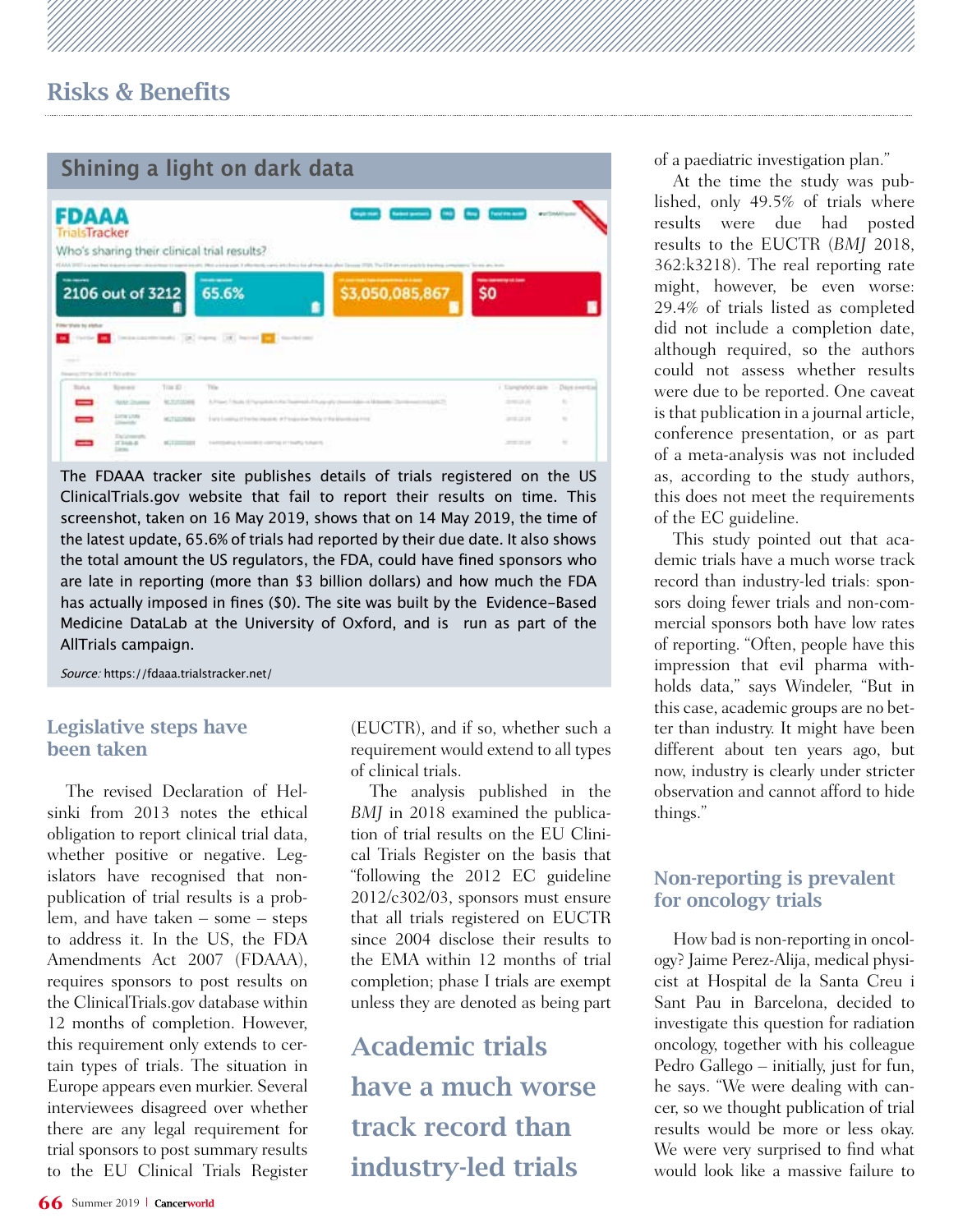publish results of completed trials."

The observational study, published in 2017 (*BMJ Open* 7:e016040), showed that 84% of trials in radiation oncology registered with the Clinical-Trials.gov database did not post summary results within at least 16 months of trial completion, and only 45% reported results in a peer-reviewed journal. Again, industry-funded trials had higher reporting rates in the registry. A separate analysis found that four to six years after clinical trial abstracts are submitted and reported at ASCO, 39% of oncology trials remain unpublished in a peer-reviewed journal (*The Oncologist* 2016, 21:261–8).

#### Reasons for non-publication

Why are so many trial results relegated to the filing drawer? The OPEN Consortium (to Overcome failure to Publish nEgative fiNdings) was set up in 2011 to explore possible reasons and develop "evidence-informed recommendations focused on reducing dissemination bias".

Meerpohl, who led the Consortium, sees it as a collective problem. "It is a complex problem with many different players, involving everyone from researchers, journals and funding agencies, to ethics committees. Each of these groups contributes to the problem a little bit."

Ana Marušić, Chair of the Department of Research in Biomedicine and Health at the University of Split School of Medicine, in Croatia, and editor of the *Journal of Global Health*, questioned authors about reasons and solutions for non-publication as part of the OPEN Consortium. "In our focus group, authors said that: yes, they are guilty of not publishing. But they also said that the problem is that the system is not supporting them, that they have to rush from grant to grant without any time or funding to finish everything up."

Journals, on the other hand, are often not interested in publishing negative results, IQWiG's Windeler points out. "Negative results are often seen as boring and not worthy of publication. Journals and journal editors are often not interested in negative results, as positive results are seen as easier to sell and more important for progress, but that is of course nonsense." Marušić, too, sees the pressure to publish as detrimental to full transparency. "Everything in the academic system now is geared towards publication. Maybe there should be incentives for posting results in registries, and journals should take on another role – picking up interesting results, providing a space for postpublication review after summary data or full data is published."

The higher rate of industry reporting may be partly due to better awareness of requirements, says Windeler. "If you ask around in German universities whether researchers are aware that they should register and publish their trials, I think that in many cases you would encounter a lack of understanding and awareness. There is no support in this system for researchers to fulfil European requirements – and the institutions who should support this, including universities, funding agencies and ethics commissions, are not asking researchers to adhere to regulations."

#### Finding a way forward

UK universities are now questioned about their adherence to European requirements for publishing results. In October 2018, the Science and Technology Committee

of the House of Commons released a report, calling for increased transparency in clinical trial reporting. Norman Lamb, the chair of the committee, wrote to more than forty UK universities asking them to verify that the institutions are putting systems in place to comply with all reporting requirements. Universities whose track records are not improving may be questioned about their non-compliance in the autumn of 2019.

"Ethics committees should introduce this idea of 'no further study from you will get through ethics until you have published'"

In his letter, Lamb acknowledges the efforts of the AllTrials campaign, an international initiative cofounded in the UK in 2013 by Ben Goldacre, journalist and researcher at the University of Oxford, with the mission to get "All trials registered, all results reported". Many patient groups support AllTrials. "The whole theme that AllTrials has driven has had a very strong patient input from day one, and I've supported the campaign right from the very start," says Wilson.

While patient pressure appears to have some effect in the UK, Windeler does not see anything similar happening in Germany, which has quite a poor track record on reporting results. "At the moment, I cannot see statements or other forms